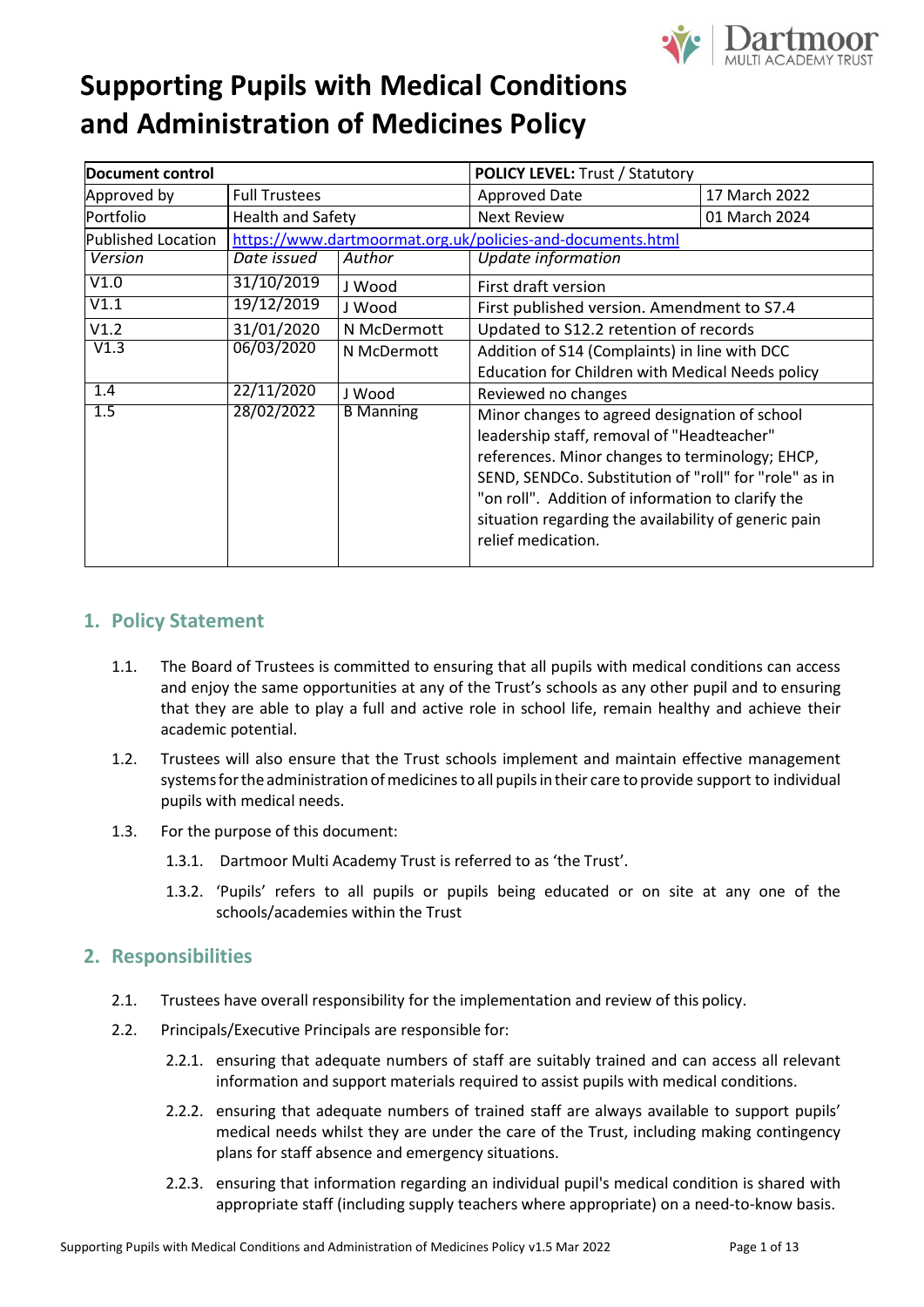

- 2.2.4. ensuring that, where required, risk assessments consider any additional hazards posed to individual pupils because of their medical conditions.
- 2.2.5. the overall development and monitoring of Individual Healthcare Plans (IHCP) at their school.
- 2.2.6. Ensuring accurate and compliant Record Keeping in line with the relevant section of this policy.

### **3. Liaising with Parents**

- 3.1. The Trust promotes on-going communication with parents to ensure that the specific medical needs of all pupils are known and met.
- 3.2. Parents must inform the individual school if their child has or develops a medical condition and, where appropriate, provide the school with appropriate medical evidence and/or advice relating to their child's medical condition.
- 3.3. Where appropriate, parents will be invited to consult with the school concerned and relevant healthcare professionals to produce an IHCP for their child.
- 3.4. Parentsshould inform the school concerned where their child willrequire either prescription or non-prescription medication (please see restriction in paragraph 6.3 below) to be taken at school and parents are responsible for the supply of this medication to the school.
- 3.5. It is also the responsibility of parents/carers to notify the school if there is a change in medication, a change in dosage requirements, or the discontinuation of a pupil's need for medication.
- 3.6. The Trust requests that medication is only taken at its schools when it is essential and where it would be detrimental to the pupil's health not to administer the medication during the school day. Where possible, medicines should be taken at home, before and after attending school.
- 3.7. Trust staff will not administer any medication to a pupil without obtaining prior, written permission from parents. Where generic over the counter pain relief medication such as paracetamol is required by pupils, this will only be administered when a supply of such medication has been deposited at the school/academy and in compliance with the written permissions and other relevant sections of this policy. Ensuring that supplies of in-date generic medications are deposited with the school/academy remains the responsibility of the parent. The consent from in Appendix 1 will be used.

### **4. Individual Health Care Plans**

- 4.1. The Trust requires its schools to focus on the needs of each individual pupil and how their medical condition impacts on their school life, their ability to learn and will take steps to help increase pupils' confidence and ability to self-care.
- 4.2. Where identified as being necessary, Individual Healthcare Plans (IHCP) will be developed between Principals//Executive Principals, assisted by the SENCO, and relevant healthcare professionals (i.e. NHS asthma and diabetic nursing team members) and parents so that the steps needed to help a pupil manage their condition and overcome any potential barriers to their education.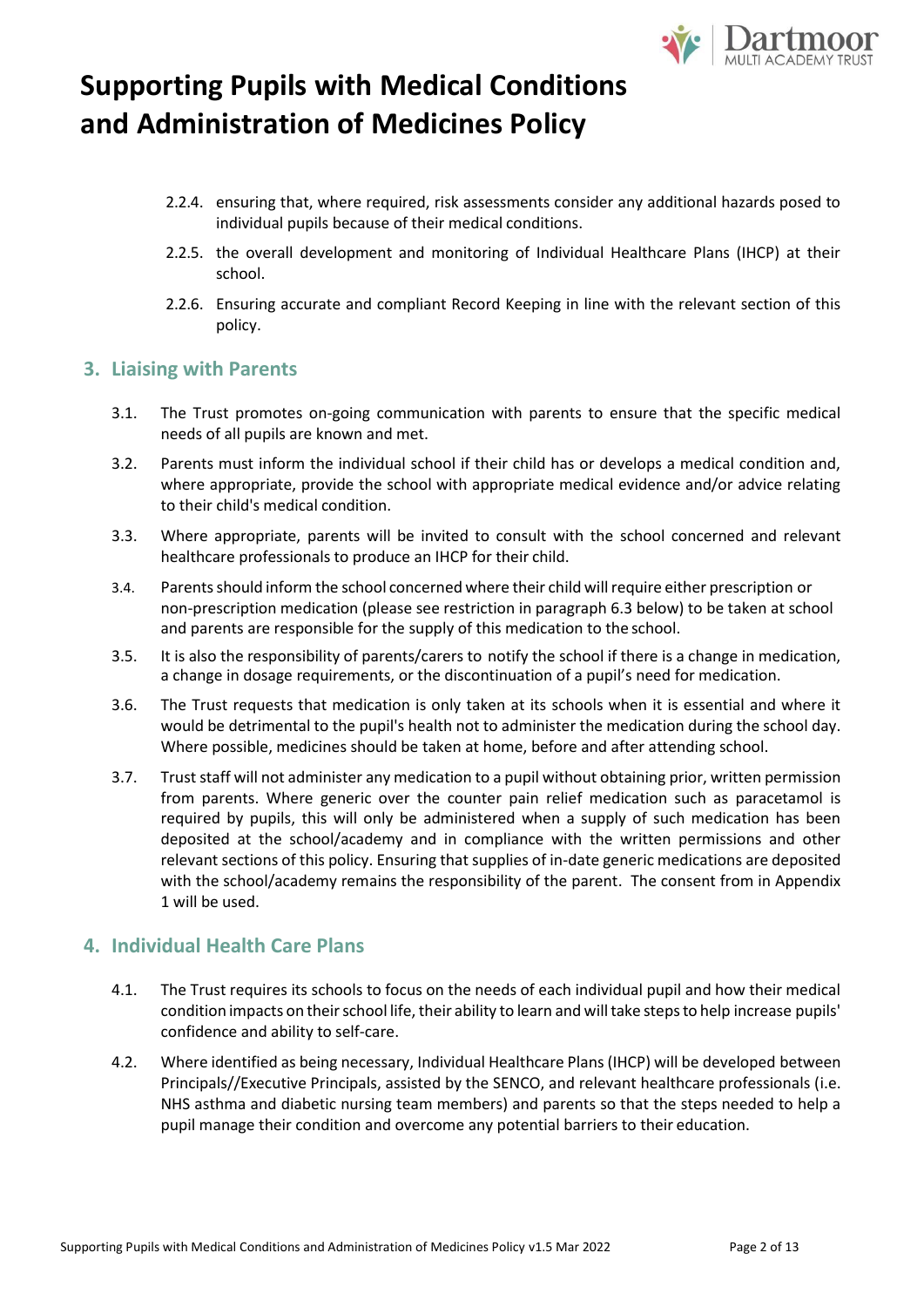

- 4.3. As appropriate, the IHCP will include:
	- 4.3.1. the pupil's medical condition, its triggers, symptoms, medication needs, and the level of support needed in an emergency. also, it must include any treatments, time, facilities, equipment, testing and accessto food or drink (where it is used to manage their condition), dietary requirements and environmental issues such as crowded corridors and travel time between lessons
	- 4.3.2. specific support for the pupil's education, social and emotional needs, such as how will absences be managed, requirements for extra time to complete exams, use of rest periods or counselling sessions
	- 4.3.3. who will provide this support, their training needs, expectations of their role and, where required, confirmation of proficiency to provide support from a healthcare professional
	- 4.3.4. cover arrangements andwho intheschool needsto beawareofthe pupil's condition and the support required including supply staff
	- 4.3.5. arrangements or procedures for school trips or other school activities outside the normal timetable; completion of risk assessments for visits and school activities outside the normal timetable
	- 4.3.6. the designated individuals to be entrusted with the above information
	- 4.3.7. procedures in the event of the pupil refusing to take medicine or carry out a necessary procedure
	- 4.3.8. a template IHCP is set out in appendix 2.
- 4.4. Principals/Executive Principals will have the final decision on whether an Individual Health Care Plan is required.
- 4.5. Where appropriate, the IHCP should be linked with a pupil's statement of Special Educational Needs (SEND) and/or Education Health and Care Plan (EHCP). Where a pupil has SEND but does not have a statement or EHCP, their SEND should be mentioned in their IHCP.
- 4.6. The IHCP will be presented to the parents for approval prior to its implementation to ensure each school holds accurate information about the medical condition of any pupil with long- term needs.
- 4.7. The IHCP will be reviewed at least annually or more frequently if a pupil's needs charge. The SENDCO will coordinate this process.

### **5. Training**

- 5.1. Principals//Executive Principals will ensure that there are members of staff who are appropriately trained to manage medicine as part of their duties. Any staff responsible for the administration of medicine will have access to pupils' IHCPs and will be briefed as to its contents.
- 5.2. Where required, if the administration of medication involves technical, medical, or other specialist knowledge, appropriate training tailored to the individual pupil will be provided to identified staff by a qualified health professional.
- 5.3. Staff must not undertake health care procedures without appropriate training as identified in the IHCP.
- 5.4. Specific protocols to deal with individual pupils' medical conditions such as anaphylaxis, asthma, epilepsy, and diabetes will be detailed in the IHCP.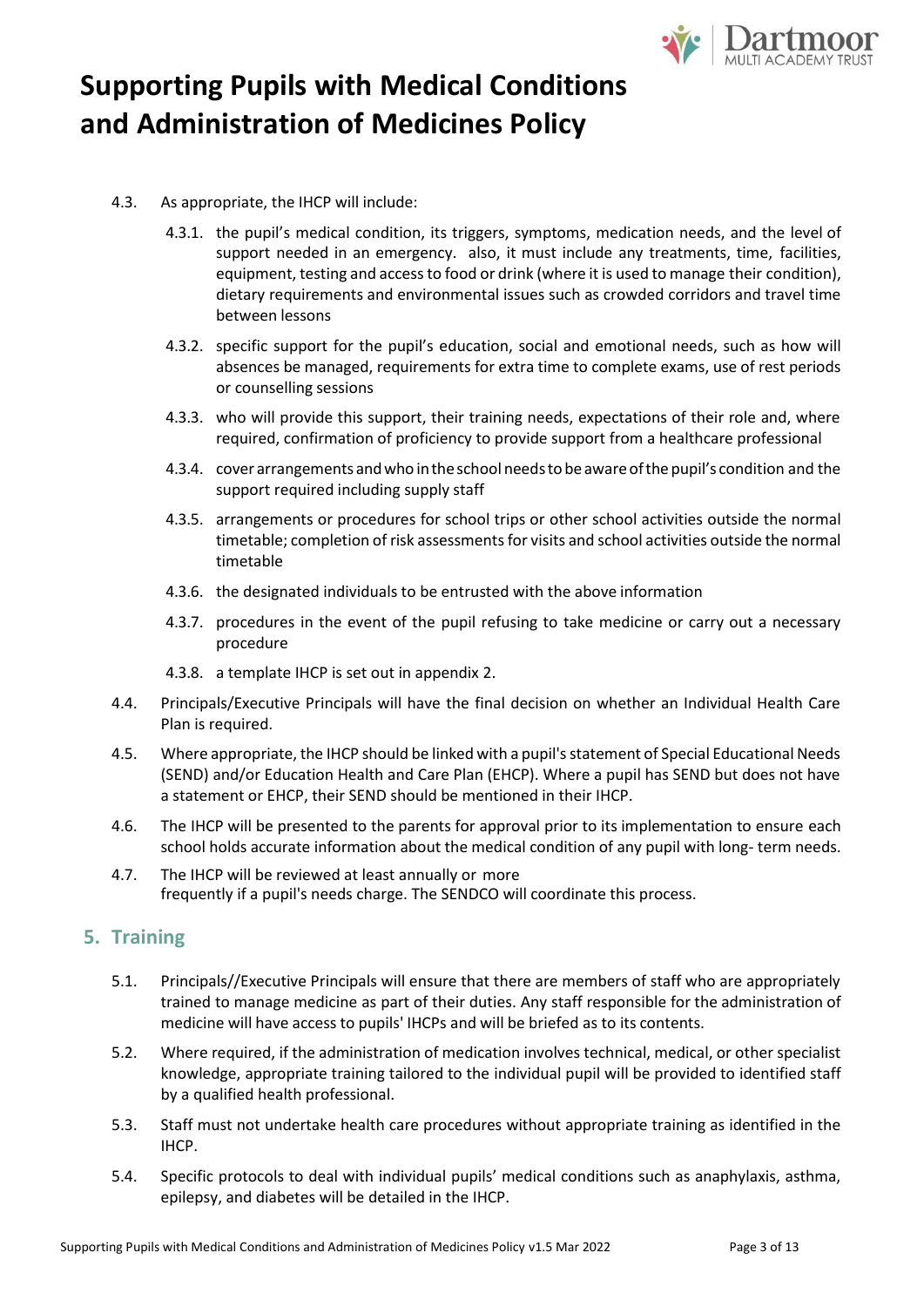

- 5.5. All new staff will be made aware of the terms of this policy during their induction, and of details of protocols relevant to those pupils under their care as appropriate.
- 5.6. Asthma UK provides resources and guidance for schools[.](https://www.asthma.org.uk/advice/resources/#schools) <https://www.asthma.org.uk/advice/resources/#schools> Education for Health is a charity that provides education, training courses and resources to support people with long-term medical conditions. Their asthma module is useful for anyone who works with children and can be accessed for free at <https://sch.educationforhealth.org/wp/>

### **6. The Administration of Medicine**

- 6.1. Any parent/carer requesting the administration of medication will be signposted to this policy.
- 6.2. Subject to the requirements of paragraph 3.5 above, prescribed medication will be accepted and administered in Trust schools.
- 6.3. Non-prescription medication will only be accepted and administered when a young person has regular allergies, headaches, menstrual pain, or toothache or on residential visits where it may not be practicable to have medication prescribed. Pupils will never be given medicine containing aspirin unless it is prescribed by a doctor. Parents must provide their written consent for this to happen.
- 6.4. Principals//Executive Principals will have the final say as to whether medication will be administered or not.
- 6.5. Parents of all pupils at Trust schools are required to complete the relevant parental agreement to administer medicine form before medication is administered to their child. **This consent from can be found in Appendix 1**.
- 6.6. Only reasonable quantities of medication will be accepted. Each item of medication should be delivered in its original dispensed container. Each item of medication should be clearly labelled with the following information:
	- Pupil's name
	- Name of medication
	- Dosage and frequency of dosage
	- Date of dispensing (prescription only)
	- Storage requirements (if important)
	- Expiry date (if available)
- 6.7. The school will not accept items of medicationwhich are in unlabeled containers or not in their original container.
- 6.8. Staff administering medicines will record and sign each time a medicine is administered. Written records of all medication administered to every pupil will be held by each school in a secure location and may be made available to parents on request. **The record of administration to be completed can be found in Appendix 3.**
- 6.9. If a pupil refuses their medication, staff will record this, report to parents as soon as possible and follow the protocol laid down in the IHCP.
- 6.10. The Trust's insurance will cover liability relating to the administration of medication.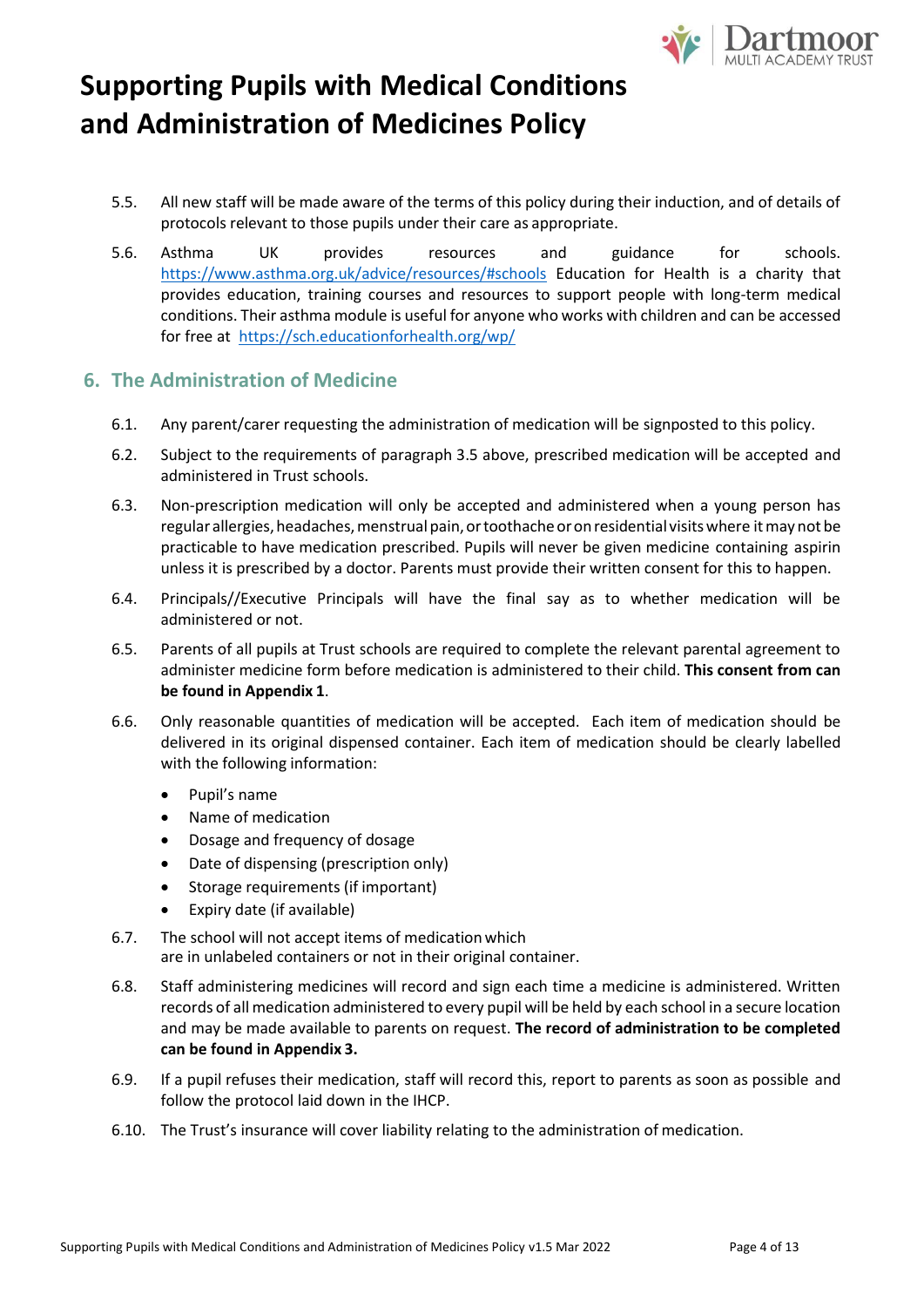

### **7. Specific Emergency Arrangements for Asthma**

- 7.1. It is the policy of the Trust that each of its schools shall hold an emergency inhaler and spacer for the emergency treatment of an asthma attack *where they have a pupil on roll who is diagnosed with asthma*.
- 7.2. In such circumstances, the following arrangements shall be in place:
- 7.3. Identified staff in each school will be responsible for ensuring the following:
	- Instructing all staff on the existence of this policy
	- Establishing arrangements for the safe and secure storage, care, and disposal of the emergency inhaler
	- Instructing all staff on how to check the pupil medical register
	- Instructing all staff on the symptoms of an asthma attack
	- Instructing all staff on how to access and use the emergency inhaler
	- Making all staff aware of who are the designated staff and how to access their help
	- Keeping records of administration of the emergency inhaler.
- 7.4. Identified Trust staff will ensure that there has been written consent from parents/carers for the administration of the emergency inhaler and spacer. The emergency inhaler/spacer will only be available for pupils who have been prescribed a reliever inhaler AND for whom parental consent has been given. Where necessary, this information will be recorded in the pupil's IHCP plan (please refer to Section 4 above). This duty will be balanced against the duty of Trust staff to act 'in loco parentis' and act as the reasonable and prudent parent would in any emergency.
- 7.5. Identified Trust staff will be responsible for ensuring parents are informed in writing when the emergency inhaler/spacer has been used.

### **8. Specific Emergency Arrangements for Anaphylaxis**

- 8.1. It is the policy of the Trust that each of its schools shall hold an emergency adrenaline auto- injector for the treatment of an anaphylaxis attack *where they have a pupil on roll who is diagnosed with anaphylaxis*.
- 8.2. In such circumstances, the following arrangements shall be in place:
- 8.3. Identified staff in each school will be responsible for ensuring the following:
	- Instructing all staff on the existence of this policy
	- Establishing arrangements for the safe and secure storage, care, and disposal of the autoinjector
	- Instructing all staff on how to check the pupil medical register
	- Instructing all staff on the symptoms of anaphylaxis
	- Instructing all staff on how to access and use the auto-injector
	- Making all staff aware of who are the designated staff and how to access their help
	- Summoning the Emergency Services following the use of the auto-injector
	- Keeping records of administration of the auto-injector.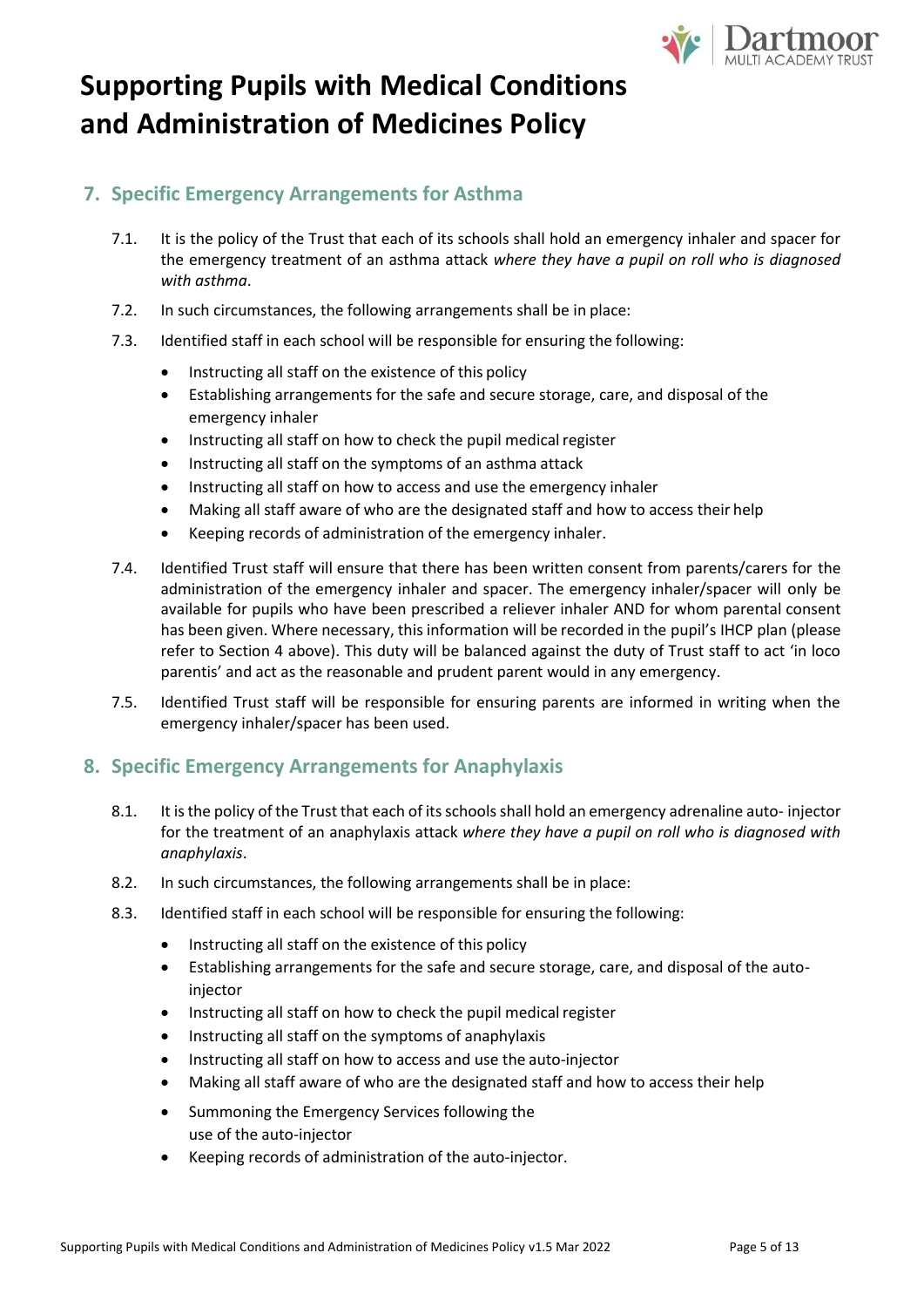

- 8.4. Identified Trust staff will ensure that there has been written consent from parents for the administration of the AAI. The AAI will only be available for pupils who have been diagnosed with anaphylaxis and have been prescribed an AAI AND for whom parental consent has been given. This information shall be recorded in the pupil's IHCP plan.
- 8.5. Identified Trust staff will be responsible for ensuring parents are informed in writing when the AAI has been used.

#### **9. Self-Medication**

- 9.1. Where appropriate, the Trust recognises that pupils should be allowed to carry their own medicines and relevant devices (such as inhalers) or should be able to access their medicines for selfmedication quickly and easily.
- 9.2. Following consultation between the schools, parents and the pupil, a pupil will be permitted to store and carry their own medication if they are sufficiently competent to do so. This will be reflected in a pupil's IHCP. Schools will also consider the safety of other children and medical advice from the prescriber in respect of the pupil in reaching this decision.
- 9.3. It is essential that pupils with asthma, diabetes and anaphylaxis have immediate accessto their medication whenever they need them. Medicines such as asthma inhalers, adrenalin orinsulin pens and blood testing meters should be readily available to the pupil and will not be locked away. If the pupil is too young or immature to take personal responsibility for their medication, staff should make sure that it is stored in a safe but readily accessible place and clearly marked with the pupil's name. IHCPs will clarify these details.
- 9.4. Pupils will be made aware the medication is strictly for their own personal use and it should not be passed to any other pupils under any circumstances.

### **10. Storage of medication**

- 10.1. Medicines will be securely stored in accordance with individual product instructions.
- 10.2. All medicines shall be stored in the original container in which they were dispensed, together with the prescriber's instructions for administration.
- 10.3. In the case of medication that is not required in an emergency, a secure location will be identified for each school where medication is stored. Where required, the facility to refrigerate certain medicines such as anti-biotics will be provided.
- 10.4. Parents should collect all medicines belonging to their child at the end of each academic year and are responsible for ensuring that any date-expired medication is collected from their school and replaced, as necessary. Date expired medication or uncollected medicines will be disposed of by the school at the end of each year.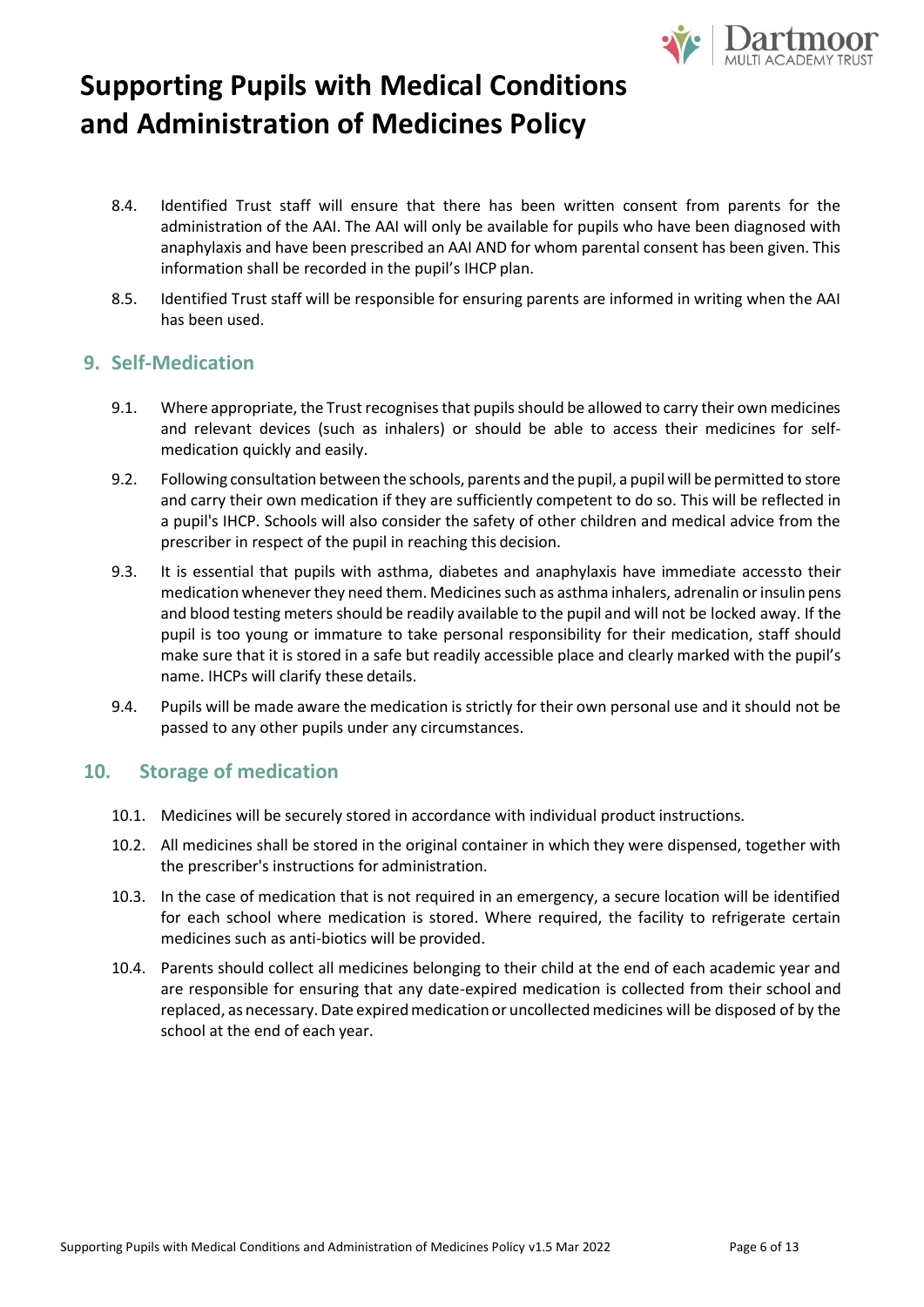

### **11. Off-site Visits and Sporting Events**

- 11.1. The Trust actively supports all pupils with medical conditions to access and enjoy the same opportunities at its schools as any other pupil, which includes ensuring that they are able to take an active role in school trips and sporting activities, unless it is specifically prohibited by a medical professional involved in a pupil's care (such as their GP).
- 11.2. IHCPs will address the needs of off-site visits and school sport.
- 11.3. If a pupil attending an off-site visit or sporting event cannot self-medicate, they will be accompanied by a member of staff who has received appropriate training to administer the medication in accordance with this policy.
- 11.4. All pupils requiring preventative medicine (particularly for sport), if sufficiently competent to selfmedicate, are responsible for carrying their medication with them. If not sufficiently competent, a member of staff shall carry the medication, individually labelled as described in paragraph 6.6 above.
- 11.5. Secure storage for medicines will be made available at allshort-term accommodation used by Trust schools.

### **12. Record Keeping**

- 12.1. Records relating to medication (IHCPs, parental consent, administration records) are personal data and must be kept secure. Records should be made available to parents/guardians upon request.
- 12.2. This data will be retained for as long as the child is a pupil/student at the school. Records should be filed with the pupil record (scanned into SIMS or on paper file where these exist). Records should be disposed of securely.
- 12.3. Parental Agreement forms for asthma or other ongoing medication forms should be completed each year, to ensure dosage and frequency is up to date. It is best practice to also use the Asthma UK 'School Asthma Card' which can be downloaded her[e](https://www.asthma.org.uk/advice/resources/#schools) [https://www.asthma.org.uk/advice/resources/#schools.](https://www.asthma.org.uk/advice/resources/#schools) Schools may also consider using the Easy Read Medicine Card (for Asthma).
- 12.4. In the event of an incident of misadministration (or the allegation of misadministration the incident or alleged incident should be recorded on the OSHENS accident reporting system. Any records relating to this incident should be stored as attachments to the investigation on the OSHENS system and should be retained until the pupil concerned reaches the age of 21 years.

#### **13. Review**

13.1. This policy and its procedures will be reviewed and updated by the Trustees on an annual basis.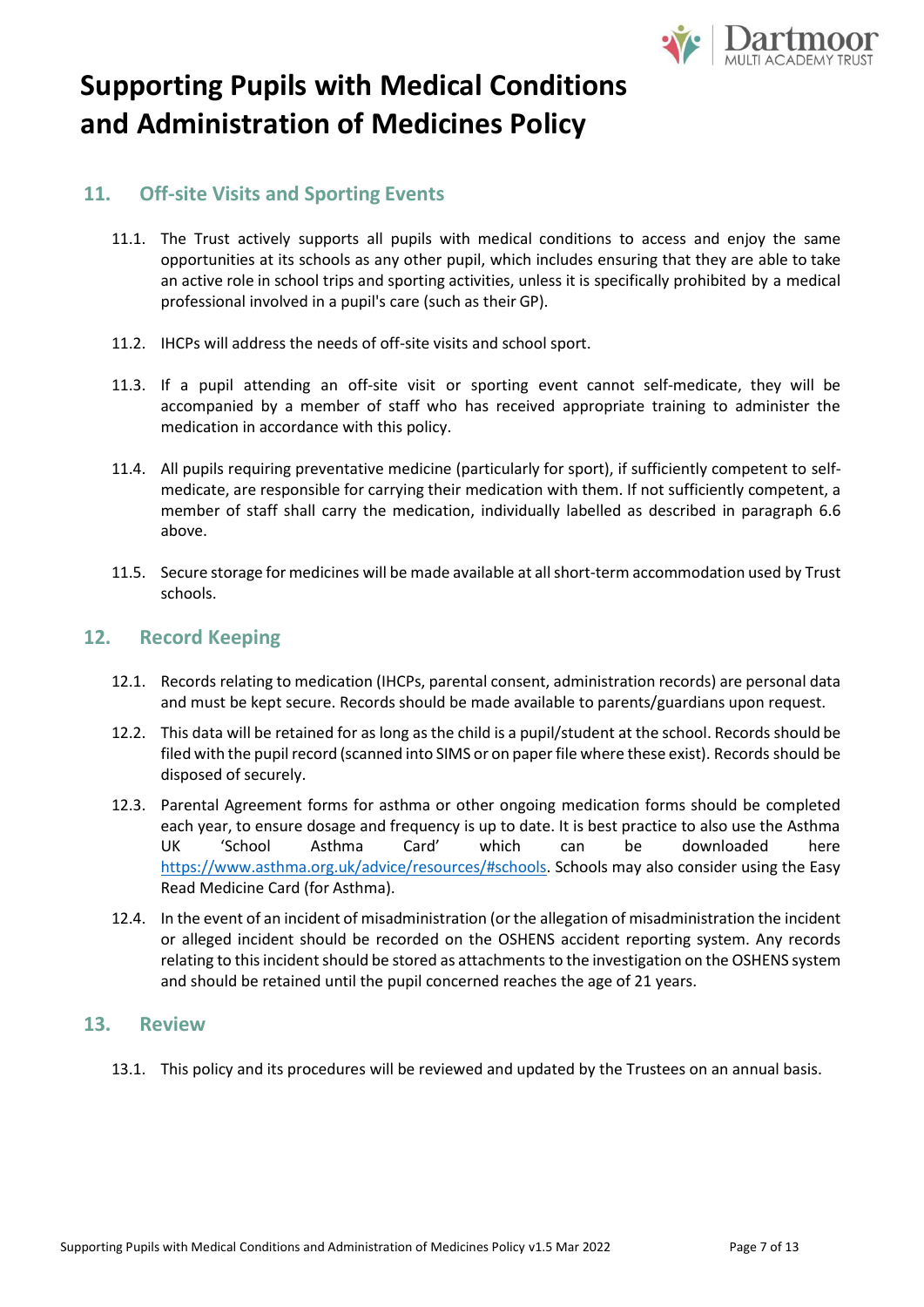

### **14. Complaints**

- 14.1. In the first instance, parental complaints about the provision or organisation of SEND are dealt with through the procedures outlined in the Trust's Complaints Policy.
- 14.2. If there continues to be disagreement regarding SEND provision the Local Authority should make arrangements that include the appointment of independent persons with a view to avoiding or resolving disagreements between the parents/carers and the school. This includes access to mediation before tribunal. Parents/carers have a right to appeal to a SEND tribunal at any stage.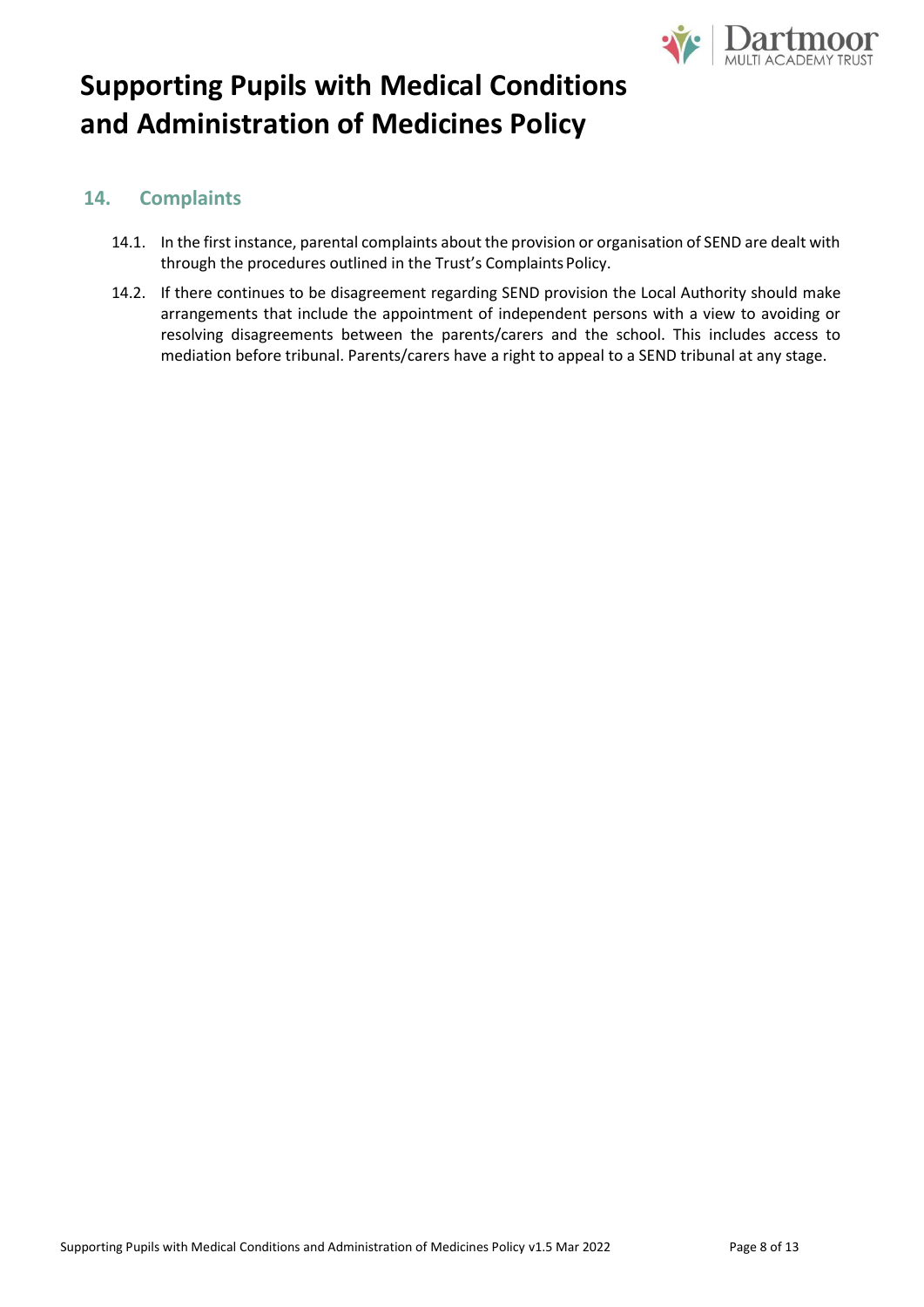### **PARENTAL AGREEMENT TO ADMINISTER PRESCRIPTION OR NON- PRESCRIPTION MEDICINE**

**Name of School**

#### **Notes to Parent / Guardians**

Note 1: This school will only give your child medicine after you have completed and signed this form.

- Note 2: All medicines must either be in the original container as dispensed by the pharmacy, with your child's name, its contents, the dosage and the prescribing doctor's name (in the case of prescription medication) or in the original packaging (e.g.: sealed blister pack) for non-prescribed medicine.
- Note 3: This information is requested, in confidence, to ensure that the school is fully aware of the medical needs of your pupil.

#### **Medication details**

| Date                                                                                     |                 |  |
|------------------------------------------------------------------------------------------|-----------------|--|
| Pupil's name                                                                             |                 |  |
| Date of birth                                                                            |                 |  |
| Group/class/form                                                                         |                 |  |
| Reason for medication                                                                    |                 |  |
| Name / type of medicine<br>(as described on the container)                               |                 |  |
| Expiry date of medication                                                                |                 |  |
| How much to give (i.e., dose to be given)                                                |                 |  |
| Time(s) for medication to be given                                                       |                 |  |
| Special precautions /other instructions<br>(e.g., to be taken with/before/after<br>food) |                 |  |
| Are there any side effects that the school<br>needs to know about?                       |                 |  |
| Procedures to take in an emergency                                                       |                 |  |
| I understand that I must deliver the<br>medicine personally to  [name of staff]          |                 |  |
| Time limit - please specify how long your<br>pupil needs to be taking the medication     | day/s<br>week/s |  |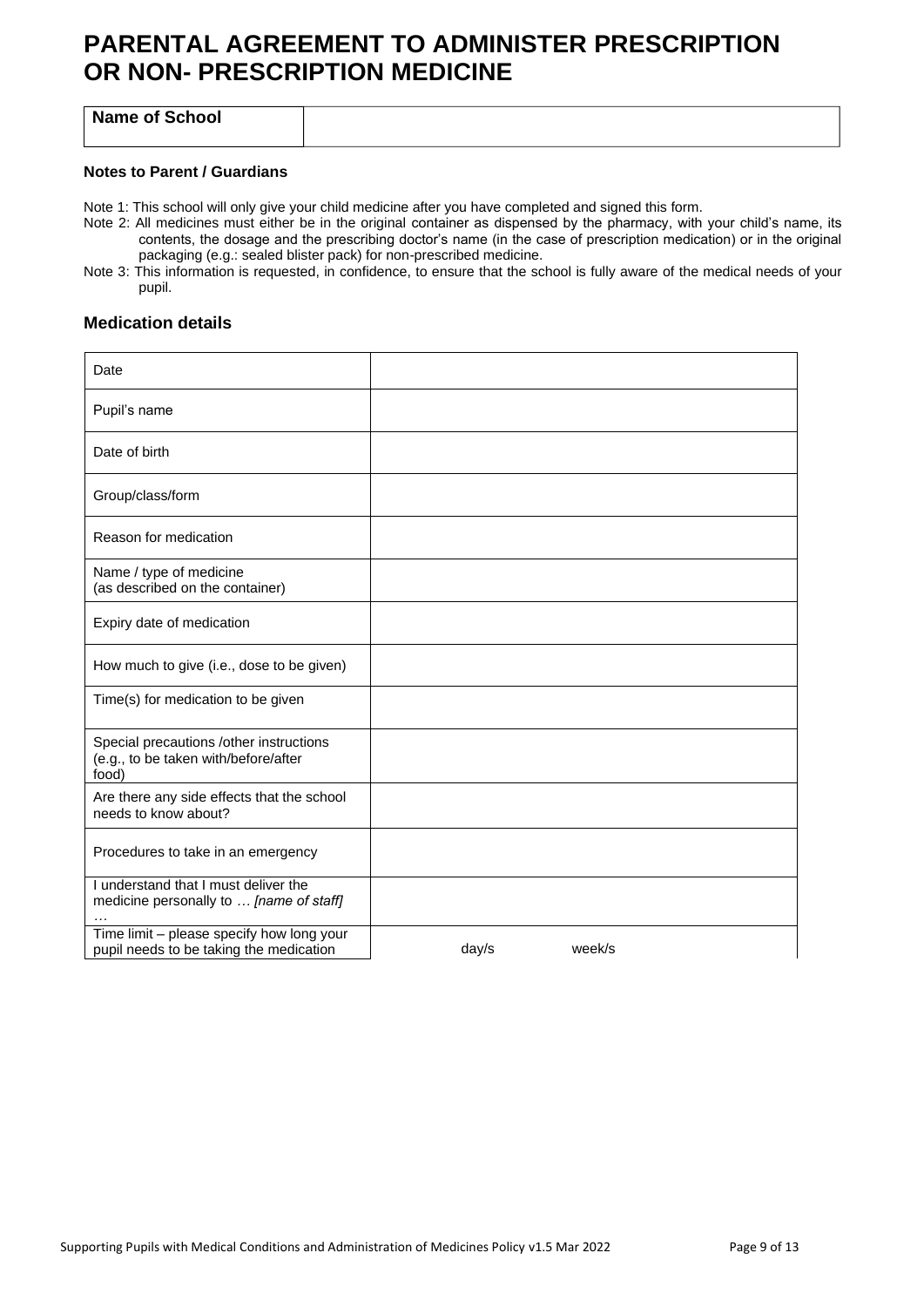| I give permission for my child to be administered the emergency inhaler held by the<br>school in the event of an emergency                   | Yes / No/ Not applicable  |
|----------------------------------------------------------------------------------------------------------------------------------------------|---------------------------|
| I give permission for my child to carry their own asthma inhalers                                                                            | Yes / No / Not applicable |
| I give permission for my child to carry their own asthma inhalers and manage its<br>use                                                      | Yes / No / Not applicable |
| I give permission for my teenage child to carry their adrenaline auto injector for<br>anaphylaxis (epi pen)                                  | Yes / No / Not applicable |
| I give permission for my child to be administered the emergency adrenaline auto-<br>injector held by the school in the event of an emergency | Yes / No / Not applicable |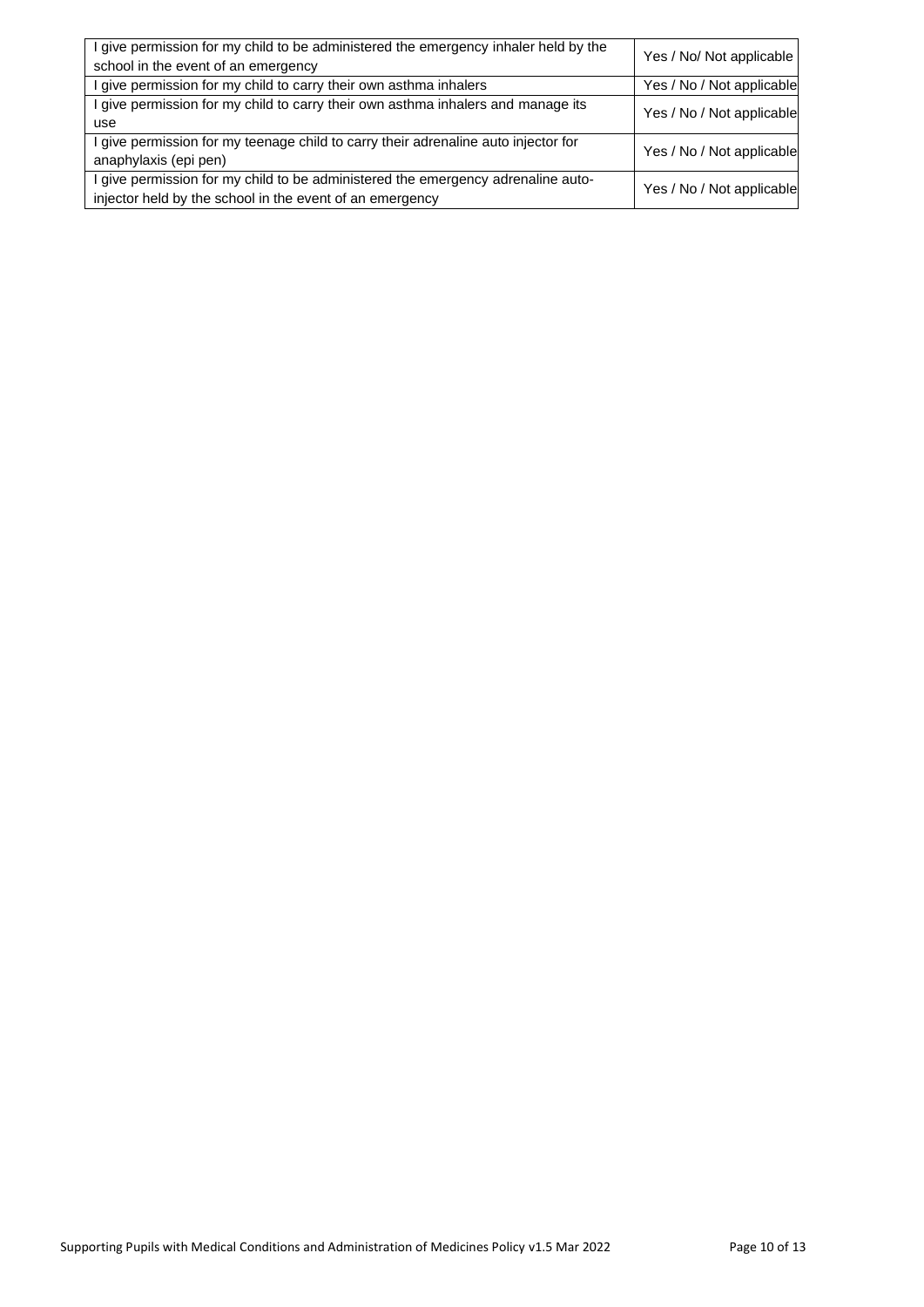### **PARENTAL AGREEMENT TO ADMINISTER PRESCRIPTION OR NON- PRESCRIPTION MEDICINE**

I give permission for my child to carry and administer their own medication in accordance with the agreement of the school and medical staff Yes / No / Not applicable

#### **Details of Person Completing the Form:**

| Name of parent/guardian                                          |  |
|------------------------------------------------------------------|--|
| Relationship to pupil                                            |  |
| Daytime telephone number                                         |  |
| Name and phone number of GP                                      |  |
| Agreed review date to be initiated by<br>[named member of staff] |  |

 $\Box$  I confirm that the medicine detailed overleaf has been prescribed by a doctor and that I give my permission for the school to administer the medicine to my child.

 $\Box$  I confirm that the medicine detailed is in the original packaging (in the case of non-prescription medication).

 $\Box$  I will inform the school immediately, in writing, if there is any change in dosage or frequency of the medication or if the medicine is stopped. I also agree that I am responsible for collecting any unused or out of date supplies and that I will dispose of the supplies. I understand uncollected supplies may be disposed of by the school.

The above information is, to the best of my knowledge, accurate at the time of writing.

#### **Parent's Signature Date (Parent/Guardian/person with parental responsibility)**

#### **Log of Medicines Administered**

| Date                                         | <b>Time</b><br>given | Dose given | No of pills<br>remaining | <b>Staff</b><br>Name | Problems/side effects |
|----------------------------------------------|----------------------|------------|--------------------------|----------------------|-----------------------|
|                                              |                      |            |                          |                      |                       |
|                                              |                      |            |                          |                      |                       |
|                                              |                      |            |                          |                      |                       |
|                                              |                      |            |                          |                      |                       |
|                                              |                      |            |                          |                      |                       |
| Parent informed of use of emergency inhaler? |                      |            |                          |                      |                       |
| Parent informed of use of emergency AAI      |                      |            |                          |                      |                       |

**\*\*\* Retain this form in pupil file/electronic file until child leaves school \*\*\***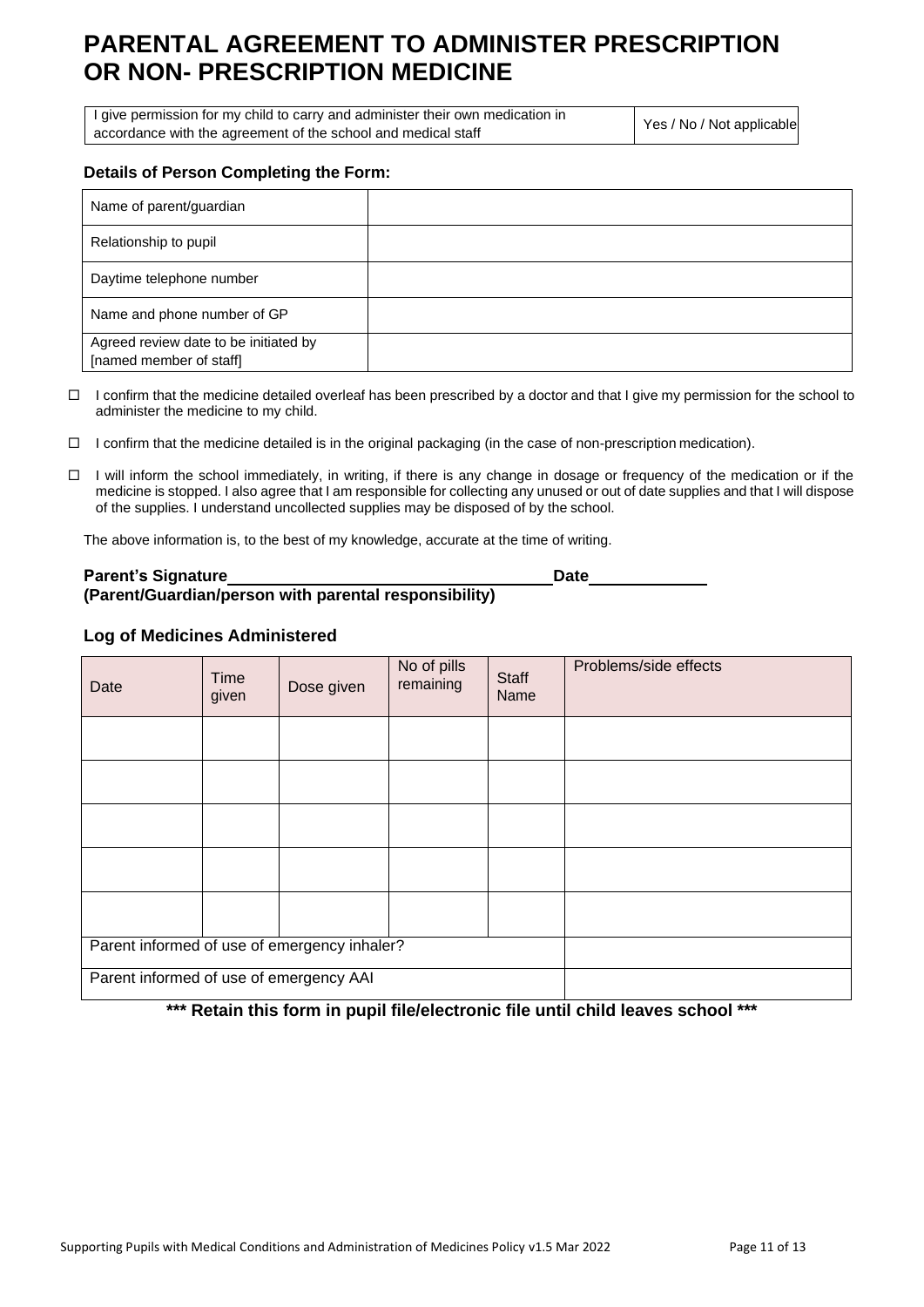# **INDIVIDUAL HEALTH CARE PLAN**

| Name of School                                                |  |
|---------------------------------------------------------------|--|
| Child's name                                                  |  |
| Group/class/form                                              |  |
| Date of birth                                                 |  |
| Child's address                                               |  |
| Medical diagnosis or condition                                |  |
| Date completed                                                |  |
| <b>Review Date</b>                                            |  |
| Name of person responsible for providing<br>support in school |  |
| <b>Family Contact Information</b>                             |  |
| Name/relationship to child                                    |  |
| Phone number (work)                                           |  |
| Phone number (home)                                           |  |
| Mobile                                                        |  |
| Name/relationship to child                                    |  |
| Phone number (work)                                           |  |
| Phone number (home)                                           |  |
| Mobile                                                        |  |
| <b>Clinic/hospital contact details</b>                        |  |
| Name                                                          |  |
| Phone number                                                  |  |
| <b>GP Details</b>                                             |  |
| <b>Name</b>                                                   |  |
| Phone number                                                  |  |